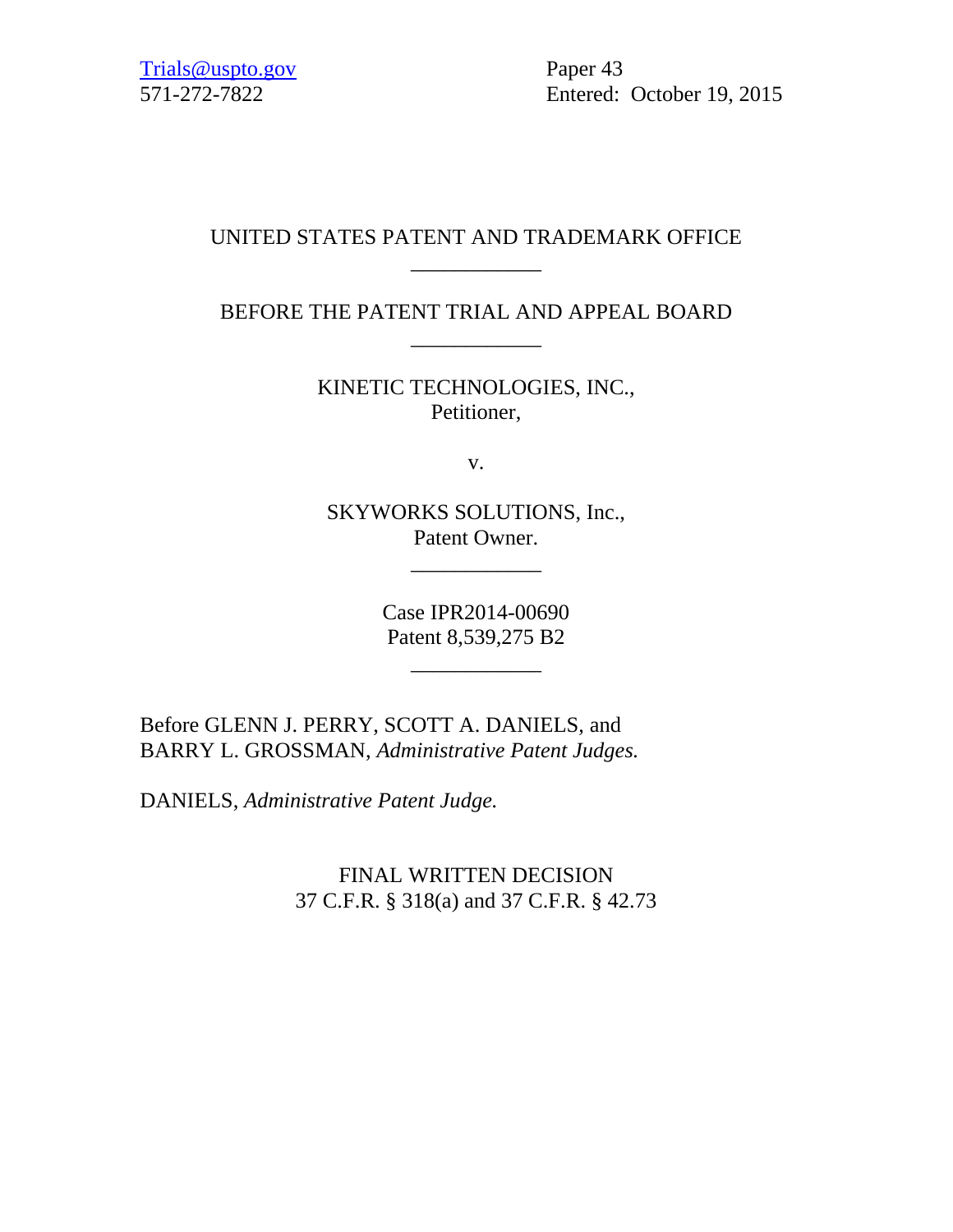$\overline{a}$ 

# I. INTRODUCTION

*A. Background* 

Kinetic Technologies, Inc. ("Petitioner") filed a Petition (Paper 1, "Pet.") to institute an *inter partes* review of claims 1–29 of U.S. Patent No. 8,539,275 B2 ("the '275 patent" (Ex. 1001)). Pet. 1. We instituted trial for claims 4–6, 8–20, and 23–29 of the '275 patent on certain grounds of unpatentability alleged in the Petition. Paper 8 ("Decision to Institute" or "Inst. Dec.").

After institution of trial, Skyworks Solutions, Inc. ("Patent Owner") timely filed the Patent Owner's Response (Paper 18, "PO Resp.") along with Declarations by Kevin P. D'Angelo, John Sung K. So, Richard K. Williams, David Alan Brown, Kenneth K. Lee, and Nader Bagherzadeh, Ph.D., the first four declarants being named inventors of the '275 patent. Exs. 2028– 2033. Petitioner filed a Reply. Paper 30 ("Pet. Reply").

Patent Owner also filed a Motion to Exclude Evidence (Paper 33, "Mot."), particularly the main prior art reference (Ex. 1004) relied upon by Petitioner for each ground of obviousness. Petitioner timely filed an Opposition (Paper 34, "Pet. Opp. Mot.") thereto and Patent Owner filed a Reply (Paper 36, "Reply Opp. Mot."). An oral hearing for IPR2014-00690 was held on June 4, 2015. The transcript of the hearing has been entered into the record. Paper 41 ("Tr.").

Subsequent to the hearing, the parties filed on June 12, 2015 a Renewed Joint Motion to Terminate Proceedings (Paper 39, "Mot. Term."). $<sup>1</sup>$ </sup>

 $1$  On May 27, 2015, prior to the hearing, the parties filed a Joint Motion to Terminate Proceedings stating that "[t]he parties are in the process of finalizing an agreement to settle their dispute." Paper 37, 1. Because the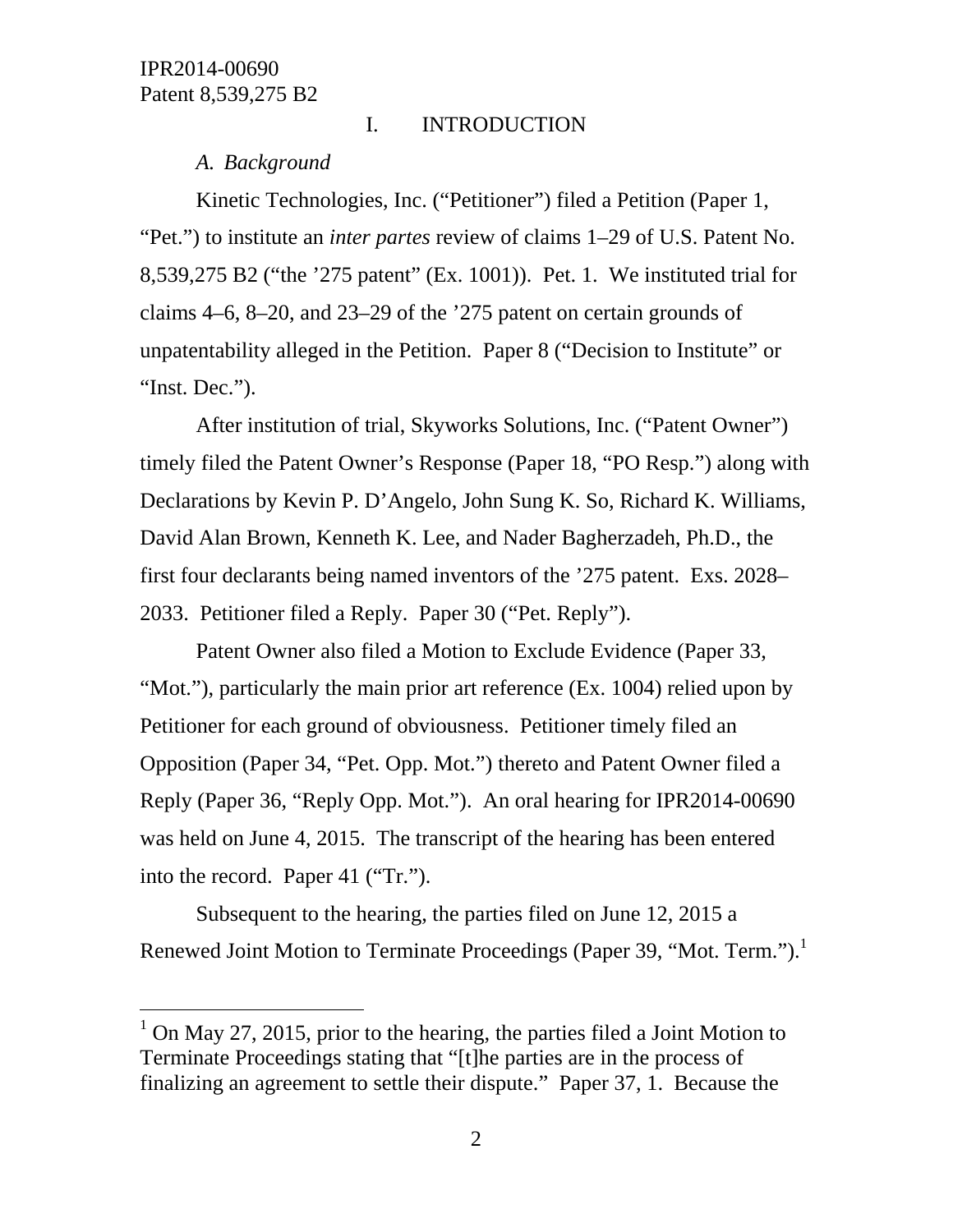We have jurisdiction under 35 U.S.C. § 6(c). This final written decision is issued pursuant to 35 U.S.C. § 318(a).

# *B. Additional Proceedings*

Petitioner stated that the '275 patent was asserted against Petitioner in *Skyworks Solutions, Inc. v. Kinetic Technologies, Inc*., Case No. 3:14-cv-00010 in the Northern District of California. $^2$  Pet. 2; Paper 5. Petitioner also states that the '275 patent claims priority to U.S. Patent Application No. 10/144,333, now U.S. Patent No. 7,127,631("'631 patent"), which is the subject of Reexamination Control No.  $95/000,501$ .<sup>3</sup> Pet. 2.

# *C. The '275 Patent*

 $\overline{a}$ 

The '275 patent, titled "Single Wire Serial Interface," describes a single wire serial interface for managing functions such as power level and on and off switching for power integrated circuits and other devices. Ex. 1001, Abstract, 1:22–24. The '275 patent explains that stand-alone power systems for power integrated circuits are often constrained by package size and cost, and where most of the available pins in such stand-alone power applications are used for power load, there are few pins in the interface left to accommodate power control functions. *Id.* at 1:34–43. The '275 patent states that ideally in such applications, minimal pins, or a single pin

agreement was not finalized, we did not terminate the proceedings and conducted the hearing. Following the hearing the parties filed the Renewed Joint Motion to Terminate Proceedings (Paper 39) indicating the agreement had been finalized, and pursuant to 37 C.F.R. § 42.74(b), filed a true copy of the Confidential Patent Settlement Agreement (Ex. 2040).

 $2^2$  A Notice of Voluntary Dismissal of the lawsuit was filed by Patent Owner on June 12, 2015.

<sup>3</sup> An *Inter Partes* Reexamination Certificate issued September 23, 2015 confirming claims 3, 7, 13, 16, 19–21, and 25 of the '631 patent.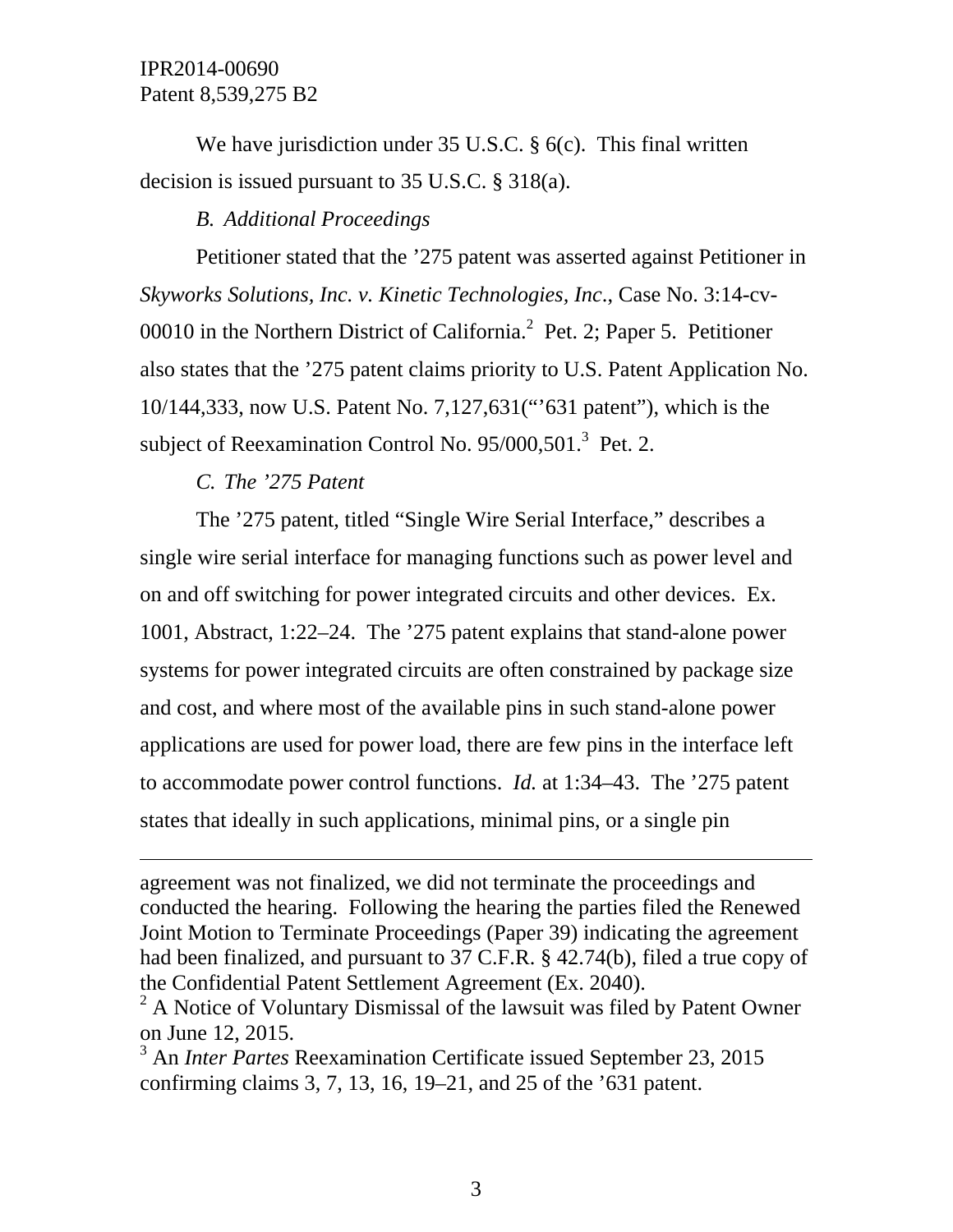"interface would be able to accommodate a wide variety of control needs and be scal[]able to many levels of complexity." *Id.* at 1:54–56. Figure 2 of the '275 patent illustrates, diagrammatically, integrated circuit 200 of the invention having a single wire serial interface. Ex. 1001, 3:59–60. Figure 2 is reproduced below:



Figure 2 of the '275 patent depicts integrated circuit 200 having one or more inputs 202, and one or more outputs 204, as well as EN/SET signal input 206. EN/SET input 206 is connected to sensing circuit 210 which, as discussed further below, determines the voltage state, i.e., high, low, or toggling, of the EN/SET signal. *Id.* at 1:65–66. Figure 1 of the '275 patent illustrates three waveform types defining EN/SET signal: (a) toggling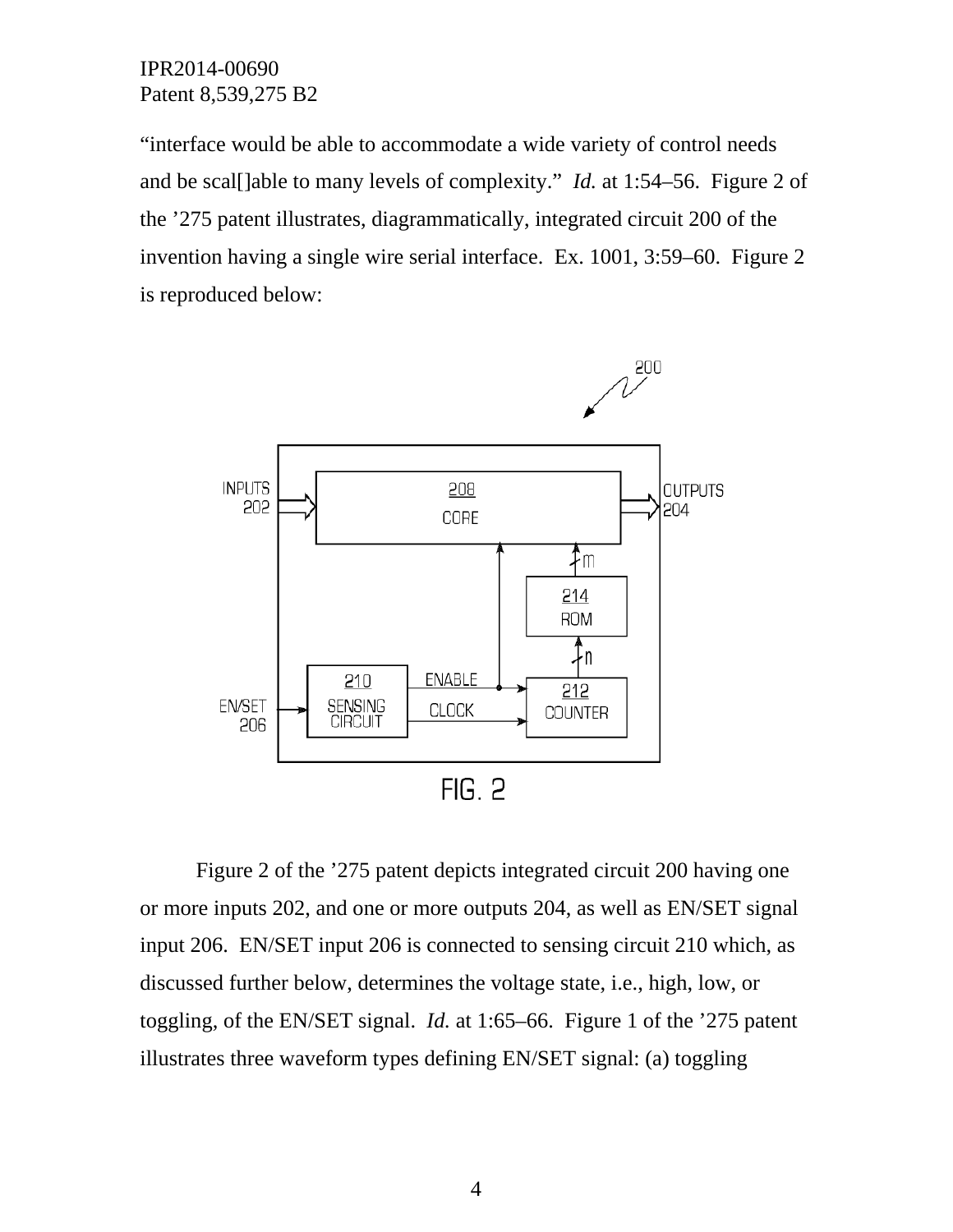waveform 1, 2, 3, 4…n–1; (b) constantly high waveform n; and (c) constantly low waveform 0. *Id.* at 3:29–34.

Figure 1 is reproduced below:



As shown by Figure 1 of the '275 patent, above, the number of clock pulses of the toggling waveform determines a particular operational state of the integrated circuit. *Id.* at 3:35–36. Constantly high waveform n instructs the circuit to maintain a selected operational status, and constantly low waveform 0 causes the circuit to turn off, or attain some other predetermined state, after a predetermined timeout period has elapsed. *Id.* at 3:43–49. Referring to Figure 2, above, sensing circuit 210 determines the waveform type of the EN/SET signal and produces two output signals, Clock signal and Enable signal to send to counter 212. *Id.* at 4:1–4. The '275 patent states that:

a rising transition of the EN/SET signal causes sensing circuit 210 to assert the Enable signal. Sensing circuit 210 holds the Enable signal high until the EN/SET signal transitions to a logical low state and remains in the low state until the predetermined timeout period has elapsed.

*Id.* at 4:10–15. The Enable signal is a gate signal for the Clock signal, as long as the Enable signal is high, the Clock signal is forwarded by sensing circuit 210 to counter 212. *Id.* at 4:15–17. In this case, counter 212 counts the transitions, i.e., waveform pulses, forwarded by sensing circuit 210, e.g.,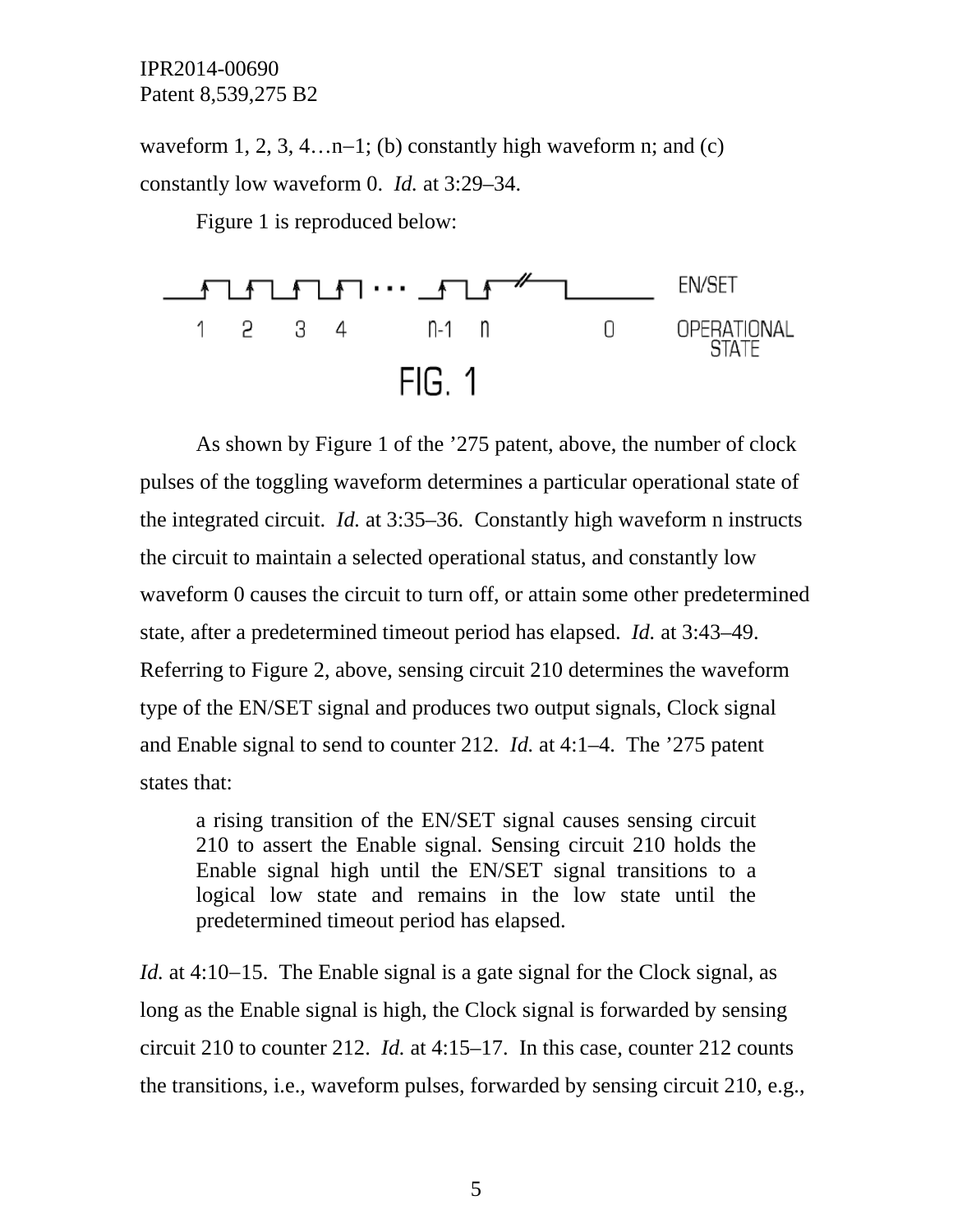1, 2, 3, 4. . . n, to determine a counter n-bit output. *Id.* at 4:22–23. Counter 212 resets to 0 "when sensing circuit 210 transitions the Enable signal to a low value." *Id.* at 4:24–25. ROM 214 receives the n-bit output which corresponds to an m-bit word stored in the ROM defining a selected control state. *Id.* at 4:26–28. ROM 214 passes the selected control state to Core portion 208 producing a desired output 204, by way of example, for controlling the specific brightness of light emitting diodes [LEDs] in a backlight for a display. *Id.* at 4:30–32, 6:59–7:3.

# *D. Illustrative Claim*

Of the challenged claims we instituted on claims 4–6, 8–20, and 23–

29. Claims 4 and 20 are independent. Claim 4 illustrates the claimed subject matter and is reproduced below:

4. A backlight driver, comprising:

- an input pin configured to be able to receive power from a power source;
- a light emitting diode (LED) driver circuit in communication with the input pin and configured to drive a plurality of LEDs, the LED driver circuit including a first circuit configured to generate a count value by counting clock pulses, a second circuit configured to generate a control state in response to the count value, and a boost converter configured to generate a boosted-output in response to the control state, the boosted-output configured to control brightness of the plurality of LEDs; and
- an output pin in communication with the LED driver circuit and configured to output the boosted-output for the plurality of LEDs.

Ex. 1001, 7:56-8:3.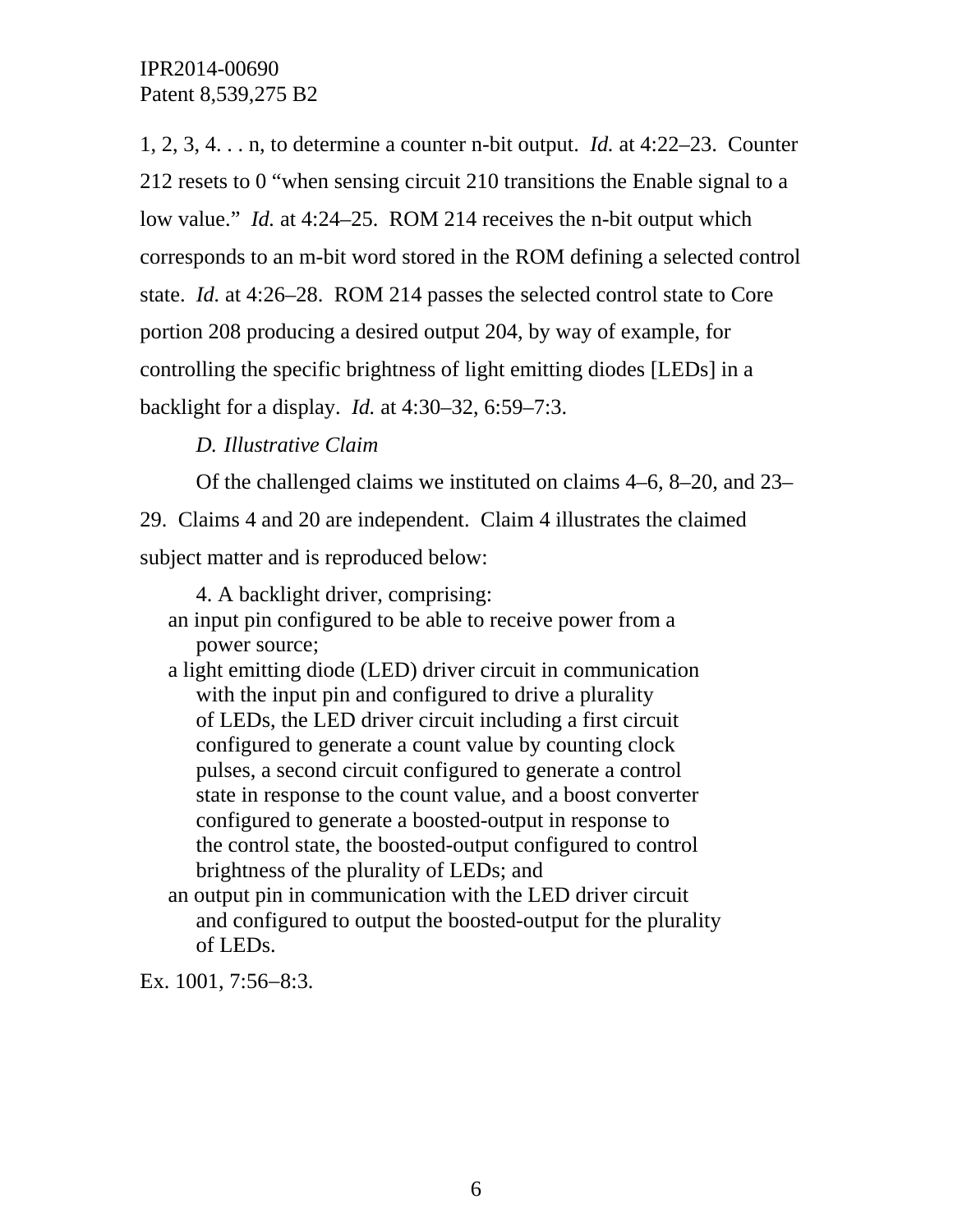| <b>References</b>                                 | <b>Basis</b> | <b>Claims Challenged</b>   |
|---------------------------------------------------|--------------|----------------------------|
| LT1932 <sup>4</sup> , Legates <sup>5</sup> , and  | \$103        | 4–6, 8, 12–20, and $23-29$ |
| Kato <sup>6</sup>                                 |              |                            |
| Renner <sup>'</sup> , McIntyre <sup>8</sup> , and | \$103        | $4-6$ and $8-19$           |
| LT1932                                            |              |                            |

*E. The Pending Grounds of Unpatentability* 

### II. CLAIM CONSTRUCTION

# *A. Legal Standard*

 $\overline{a}$ 

In an *inter partes* review, claim terms in an unexpired patent are interpreted according to their broadest reasonable construction in light of the specification of the patent in which they appear. 37 C.F.R. § 42.100(b); *see also* Office Patent Trial Practice Guide, 77 Fed. Reg. 48,756, 48,766 (Aug. 14, 2012)*.* In an *inter partes* review, claim terms in an unexpired patent are interpreted according to their broadest reasonable construction in light of the specification of the patent in which they appear. 37 C.F.R. § 42.100(b); *In re Cuozzo Speed Technologies LLC*, 793 F.3d 1268, 1278–79 (Fed. Cir. 2015) ("Congress implicitly approved the broadest reasonable interpretation standard in enacting the AIA," and "the standard was properly adopted by PTO regulation"). Claim terms are given their "ordinary and customary

<sup>4</sup> Ex. 1004, Linear Tech. Corp., *LT1932*, *Constant-Current DC/DC LED Driver in ThinSOT* 1–16 (2001).

<sup>5</sup> Ex. 1010, Bryan Legates, *Constant-Current DC/DC Converter Drives White LEDs with 80% Efficiency*, LINEAR TECH. MAG. 21 (May 2001). 6 Ex. 1005, Japanese Unexamined Patent Application Publication No. H06- 62468, published Mar. 4, 1994. Our citations to Kato are to Ex. 1006, the English translation provided by Petitioner.

<sup>&</sup>lt;sup>7</sup> Ex. 1003, U.S. Patent No. 4, 114, 366 (iss. Sept. 19, 1978).

<sup>8</sup> Ex. 1002, Steve McIntyre, Fred Phail, & Steve Thomas, *Automotive Electronics: The Future?* Automotive Engineering 26 (Aug. 1989).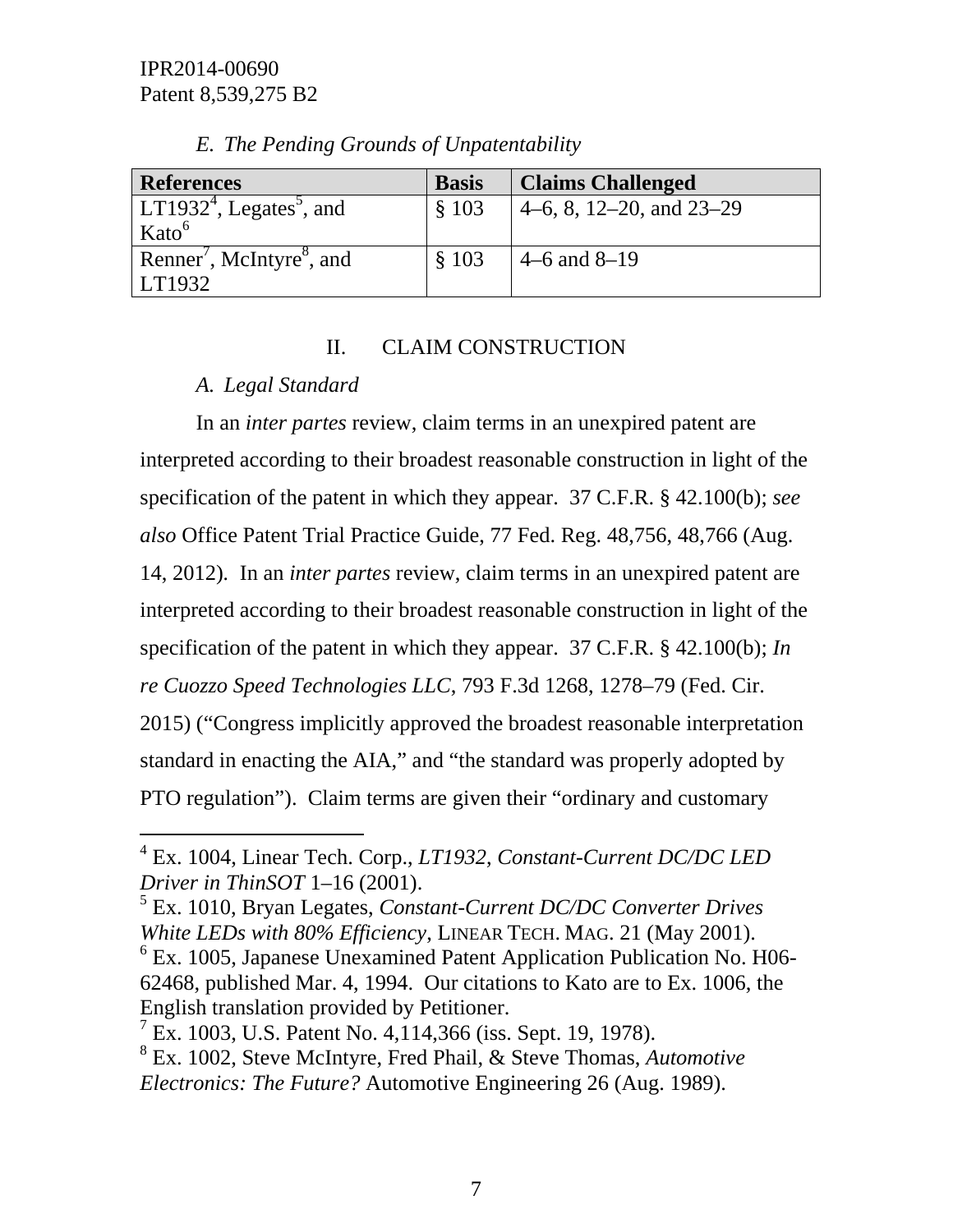meaning" as would be understood by a person of ordinary skill in the art at the time of the invention and in the context of the entire patent disclosure. *In re Translogic Tech., Inc.*, 504 F.3d 1249, 1257 (Fed. Cir. 2007) (quoting *Phillips v. AWH Corp.*, 415 F.3d 1303, 1312 (Fed. Cir. 2005) (en banc)). If the specification "reveal[s] a special definition given to a claim term by the patentee that differs from the meaning it would otherwise possess[,] . . . the inventor's lexicography governs." *Phillips*, 415 F.3d at 1316.

In our Institution Decision, we provided claim constructions for certain terms in Response to Petitioner's asserted interpretations. *See* Inst. Dec. 7–12. Patent Owner did not, in their Patent Owner's Response, provide its own claim constructions or object to our claim constructions. *See* PO Resp. 1–59. We determined in our Institution Decision, and confirm for purposes of this Decision, that the term "backlight driver" in the preamble of claim 4, as well as "backlight circuit" in the preamble of claim 20, were not limitations because the body of each claim defines a complete circuit structure and "[n]othing in the bodies of these independent claims depends on use of the circuit as a 'backlight driver,' or as a 'backlight circuit,' as recited in the preambles." Inst. Dec. 8–10. We also confirm that "a received signal" as recited in claim 12 for example "does not refer to any specific signal, and is not limited to the 'clock pulse' signal, or any other signal recited in the claim." *Id.* at 11 (citation omitted). Additionally, we construe the term "boost converter" to mean "a power converter with an output voltage greater than its input voltage," and "boosted-output" to mean "an output of a power converter greater than the input voltage to the power converter." *Id.* at 11–12.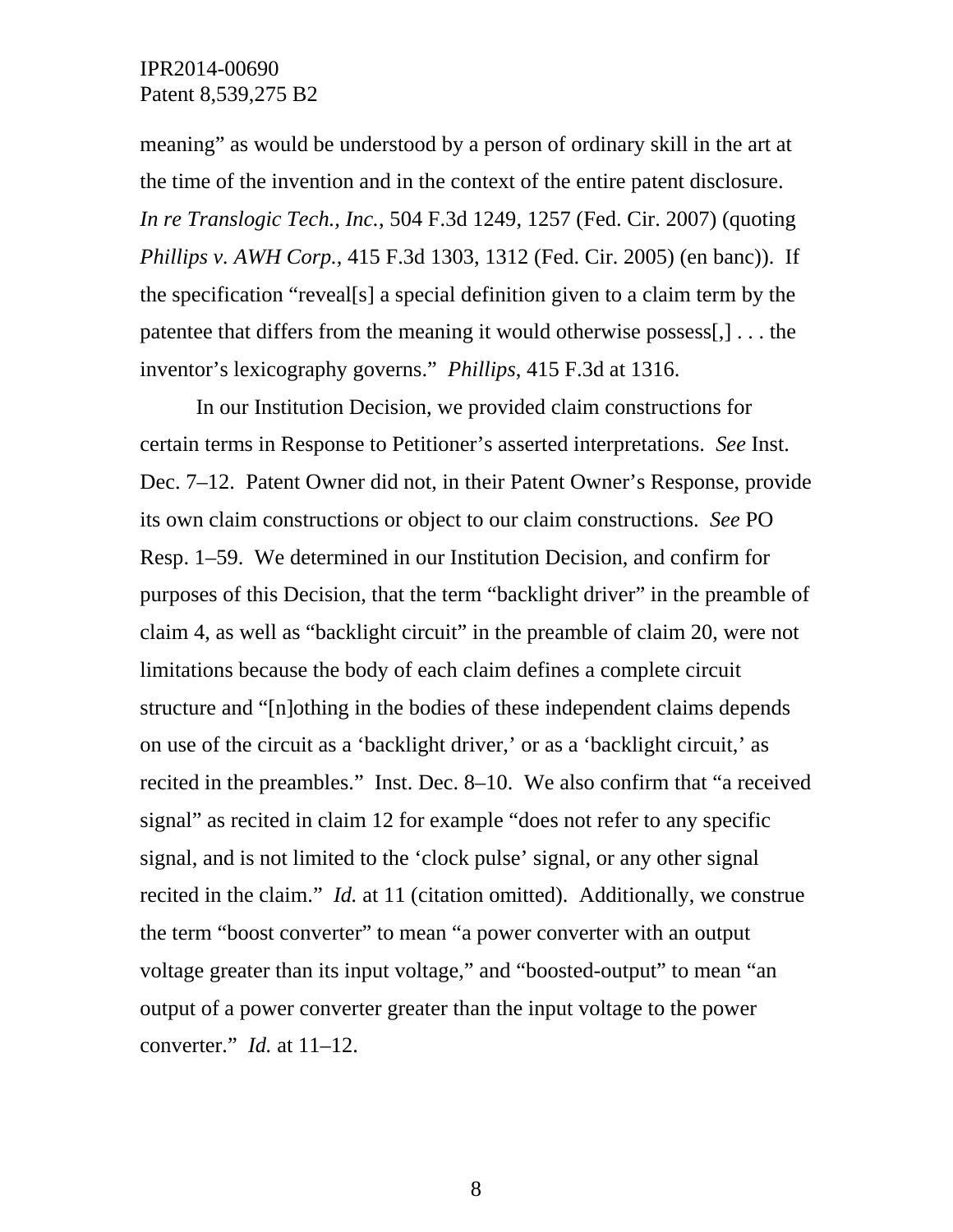### III. ANALYSIS

*A. Asserted Grounds of Unpatentability* 

*1. Obviousness over LT1932, Legates, and Kato* 

Petitioner asserts that claims 4–6, 8, 12–20, and 23–29 are obvious over the combination of LT1932, Legates, and Kato. Pet. 10. Patent Owner raises the threshold issue of whether LT1932 is a "printed publication" under § 102. PO Resp. 13. According to Patent Owner, "Petitioner has failed to satisfy its burden that LT1932 is a prior art printed publication." *Id.* at 16. Patent Owner asserts specifically that Petitioner failed to properly show that LT1932 was "'sufficiently accessible to the public interested in the art' before the critical date." *Id.* at 14 (citing *In re Cronyn*, 890 F.2d 1158, 1160 (Fed. Cir. 1989)). Patent Owner further argues in its Patent Owner Response that any further evidence presented by Petitioner that LT1932 is a printed publication should be disregarded as untimely. *Id.* at 15. Subsequently, with its Reply, Petitioner filed a declaration by Todd E. Reimund (Ex. 1012) which purports to provide additional evidence that LT1932 is a printed publication. Pet. Reply 5–6. We address first the threshold issue of whether the LT1932 reference is a printed publication.

### *a. Printed Publication*

Petitioner asserts that LT1932 is prior art to the '275 patent under 35 U.S.C. §§ 102(a) and 103. Pet. 5. Under 35 U.S.C. § 102(a), a person is entitled to a patent unless "the invention was . . . patented or described in a printed publication in this or a foreign country, before the invention thereof by the applicant for patent." "Whether a . . . document qualifies as a 'printed publication' under § 102 is a legal conclusion based on underlying factual determinations." *SRI Int'l, Inc. v. Internet Sec. Sys., Inc*., 511 F.3d 1186,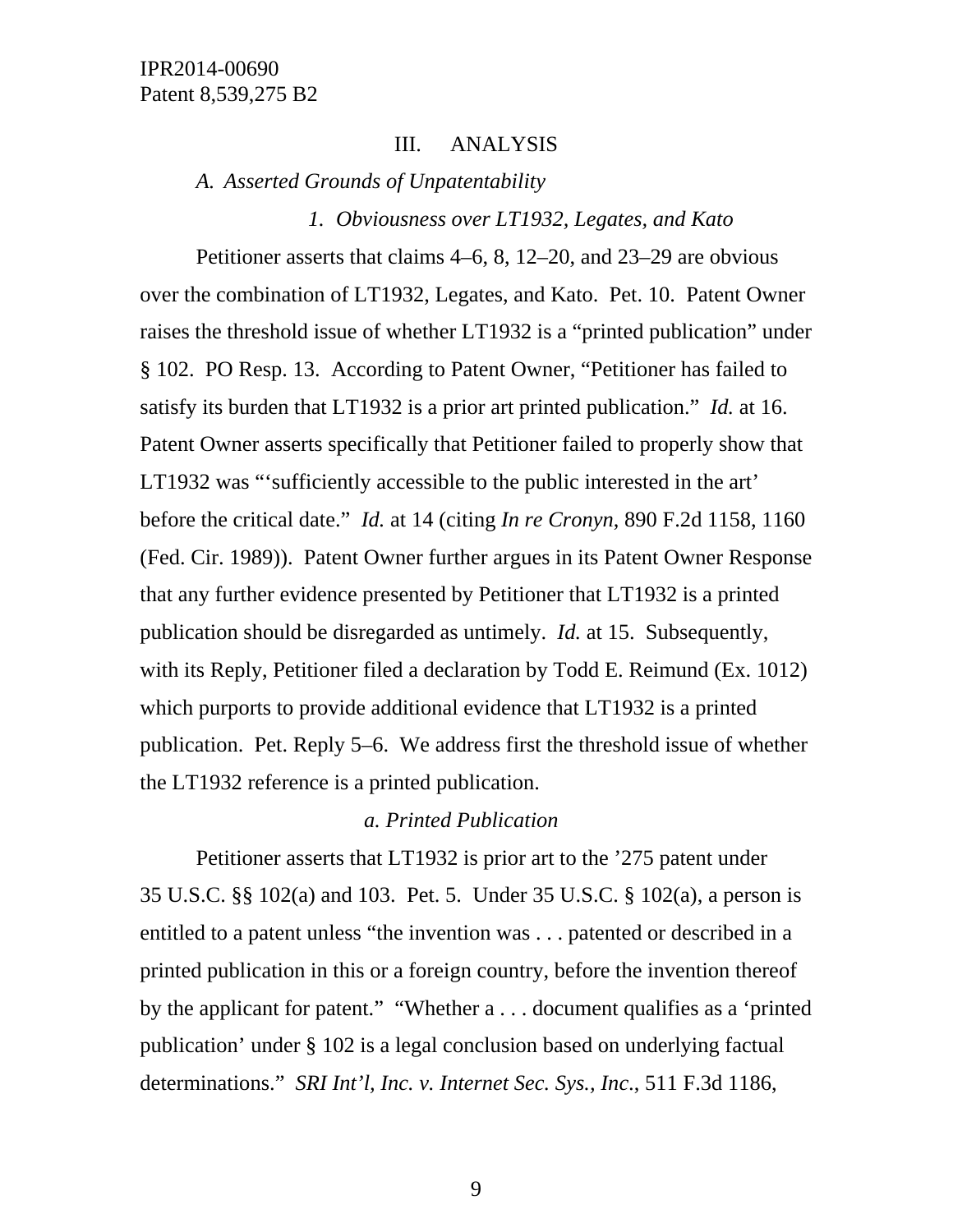1192 (Fed. Cir. 2008) (citation omitted). "'Public accessibility' has been called the *touchstone* in determining whether a reference constitutes a 'printed publication' bar under 35 U.S.C. § 102." *Id.* at 1194 (citation omitted). A reference is publicly accessible upon a satisfactory showing that it has been disseminated or otherwise made available to the extent that persons interested and ordinarily skilled in the subject matter or art exercising reasonable diligence, can locate it. *Bruckelmyer v. Ground Heaters, Inc.*, 445 F.3d 1374, 1378 (Fed. Cir. 2006); *see also In re Cronyn*, 890 F.2d 1158, 1160 (Fed. Cir. 1989) ("The statutory phrase 'printed publication' has been interpreted to mean that before the critical date the reference must have been sufficiently accessible to the public interested in the art; dissemination and public accessibility are the keys to the legal determination whether a prior art reference was 'published.'") (quoting *Constant v. Advanced Micro-Devices, Inc.*, 848 F.2d 1560, 1568 (Fed. Cir. 1988)).

In *In re Klopfenstein*, 380 F.3d 1345 (Fed. Cir. 2004), the Federal Circuit rejected an argument that "'distribution and/or indexing' are the key components to a 'printed publication' inquiry" because that argument "fails to properly reflect what our [Federal Circuit] precedent stands for," explaining that "printed publication" means reasonably accessible through generally available media that serve to disseminate information. *Id.* at 1348. "A printed publication need not be easily searchable after publication if it was sufficiently disseminated at the time of its publication." *Suffolk Techs., LLC v. AOL Inc.*, 752 F.3d 1358, 1364 (Fed. Cir. 2014).

The "printed publication" analysis under § 102 "involves a case-bycase inquiry into the facts and circumstances surrounding the reference's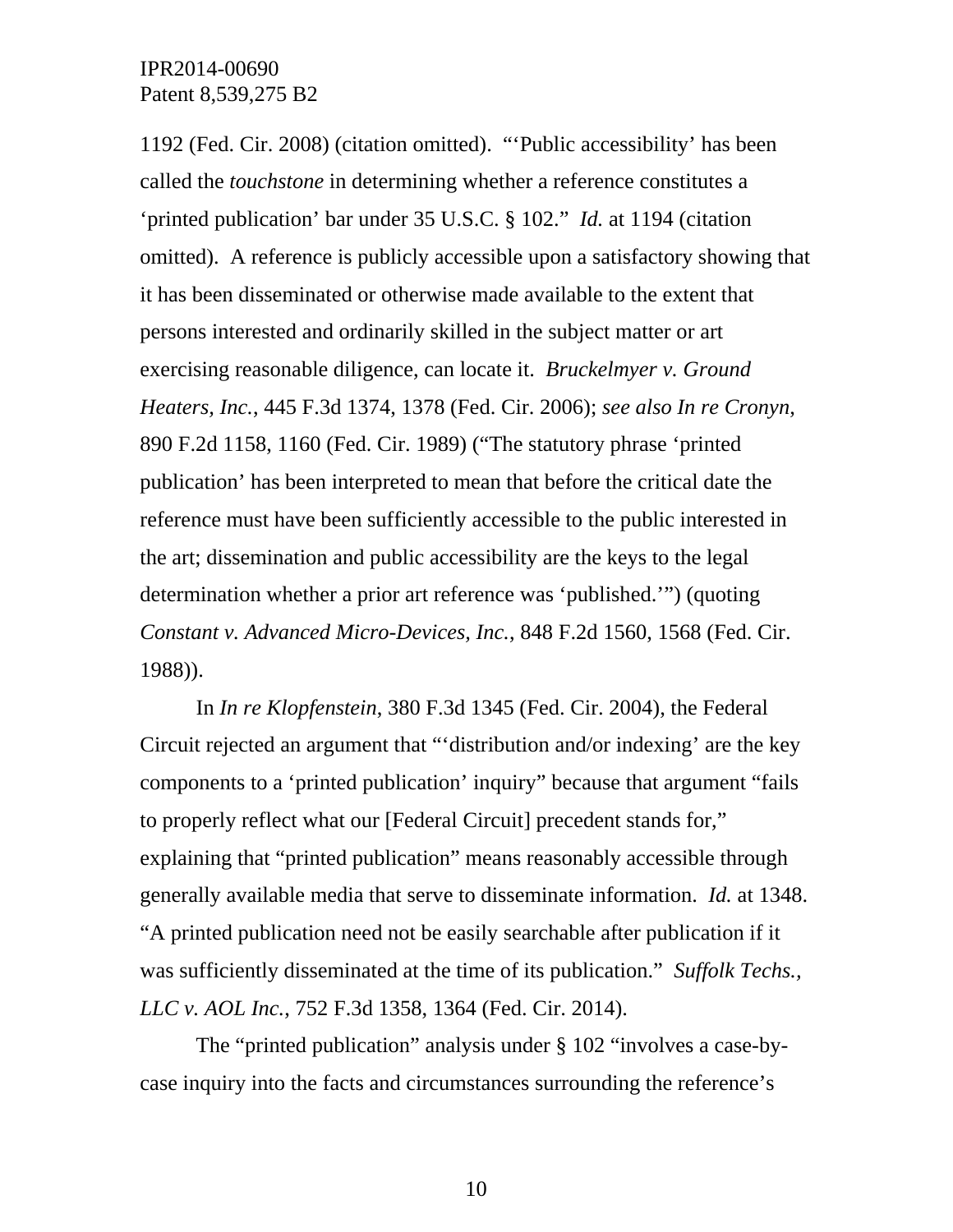$\overline{a}$ 

disclosure to members of the public." *Klopfenstein*, 380 F.2d at 1350 (citations omitted).

Against this general background, we consider the evidence and arguments on which the parties rely.

Petitioner takes the position that LT1932 is a "printed publication" within the meaning of § 102, and in view of a date printed on the document, because it was "published at least as early as 2001," and therefore was accessible prior to March 28, 2002, the date from which the '275 patent claims priority.<sup>9</sup> Pet. 5. Petitioner supports its position with the declaration of Todd E. Reimund, the Director of Corporate Marketing at Linear, the company that purportedly printed the data sheet. Mr. Reimund asserts that "[s]ince prior to 2001, it has been Linear's standard practice to make publicly available datasheets for, and articles related to, devices that Linear was marketing, selling, and offering for sale." Ex. 1012 ¶ 4. Patent Owner disagrees, and via its Motion to Exclude Evidence contends that Petitioner failed to establish that LT 1932 was published or publicly accessible before the invention of the subject matter of '275 patent and also that we should disregard any new evidence, such as Dr. Reimund's declaration testimony, that was submitted with Petitioner's Reply. PO Resp. 14–15.

<sup>&</sup>lt;sup>9</sup> The '275 patent is a continuation of application No. 11/582,927, now U.S. Patent No. 7,921,320, filed October 17, 2006, which is in turn a continuation of application No. 10/144,333, now U.S. Patent No. 7,127,631, filed May 13, 2002 (*see supra* note 3), each of which claims priority to Provisional application No. 60/368,474, filed March 28, 2002. Ex. 1001, 1.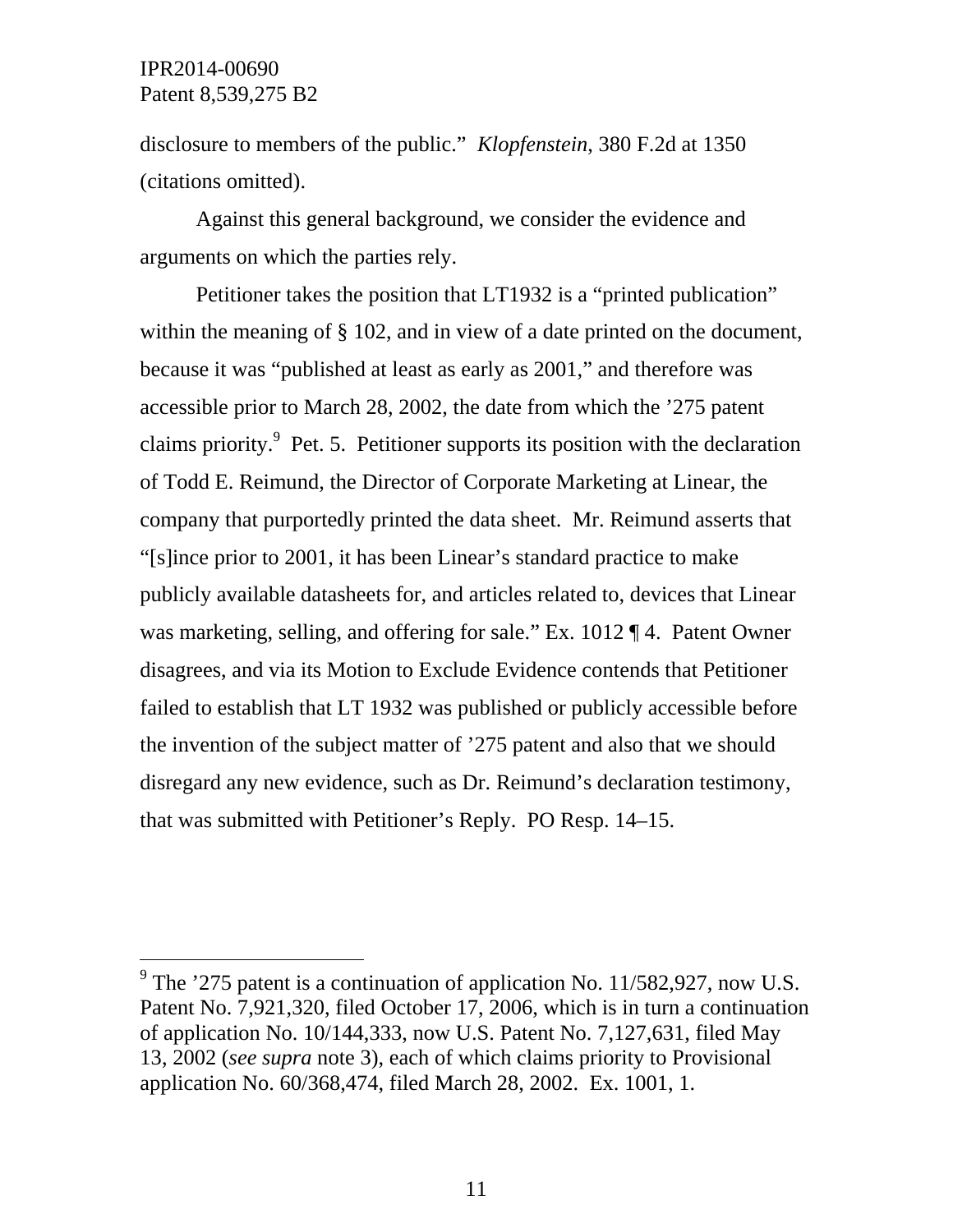# *b. LT1932*

The LT1932 reference is a product data sheet for a constant current DC/DC LED driver that directly regulates output current as opposed to voltage. Ex. 1004, 1. According to its manufacturer, Linear Technology, this feature makes the driver "ideal for driving light emitting diodes" that provide illumination levels directly proportional to the supplied current. *Id.* LT1932 details various parameters of the LT1932 product such as electrical characteristics, efficiencies and ratings, product applications and performance characteristics, and package descriptions and order information. *Id.* at 1–16. Page 16 of LT1932, reproduced below, is the last page of the reference. Printed in the bottom right corner of the page is "LT/TP 1201 2K · PRINTED IN USA." *Id.* at 16. The page also bears a copyright notice stating "©LINEAR TECHNOLOGY CORPORATION 2001." *Id.*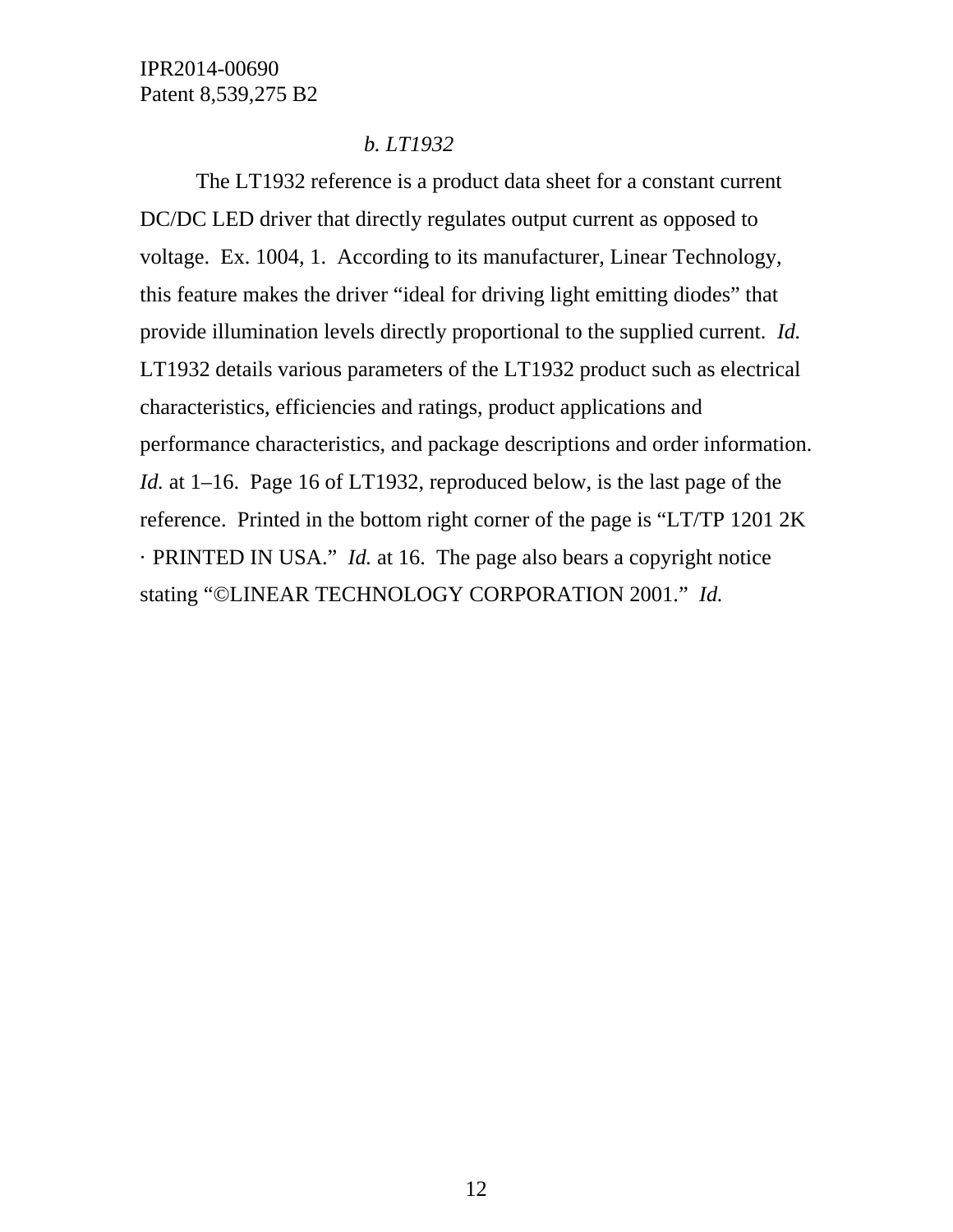# LT1932

# **TYPICAL APPLICATION**







85  $80$  $V_{IN} = 4.2V$  $75\,$ EFFICIENCY (%)  $V_{IN} = 2.7V$  $70$ 65 60 55  $\mathbf{0}$  $10$ 15  $20$ 5 LED CURRENT (mA) 1932 TA12b

**Efficiency** 

# **RELATED PARTS**

| <b>PART NUMBER</b> | <b>DESCRIPTION</b>                                     | <b>COMMENTS</b>                                           |
|--------------------|--------------------------------------------------------|-----------------------------------------------------------|
| LT1615             | Micropower DC/DC Converter in 5-Lead ThinSOT           | 20V at 12mA from 2.5V Input, ThinSOT Package              |
| LT1617             | Micropower Inverting DC/DC Converter in 5-Lead ThinSOT | -15V at 12mA from 2.5V Input, ThinSOT Package             |
| LT1618             | Constant-Current/Constant-Voltage DC/DC Converter      | Drives 20 White LEDs from Li-Ion, MS10 Package            |
| LTC1682            | Doubler Charge Pump with Low Noise Linear Regulator    | 3.3V and 5V Outputs with 60µVRMS Noise, Up to 80mA Output |
| LT1930             | .4MHz Switching Regulator in 5-Lead ThinSOT            | 5V at 480mA from 3.3V Input, ThinSOT Package              |
| LT1931             | Inverting 1.2MHz Switching Regulator in 5-Lead ThinSOT | -5V at 350mA from 5V Input, ThinSOT Package               |
| LTC3200            | Low Noise Regulated Charge Pump                        | 5V Output with Up to 100mA Output                         |
| LTC3201            | Ultralow Noise, Charge Pump                            | 100mA, Integrated LP Filter, MSOP8                        |
| LTC3202            | High Efficiency, Fractional Charge Pump                | 125mA, Integrated 2-Bit DAC                               |



**Linear Technology Corporation** 

1630 McCarthy Blvd., Milpitas, CA 95035-7417<br>(408) 432-1900 • FAX: (408) 434-0507 • www.linear.com

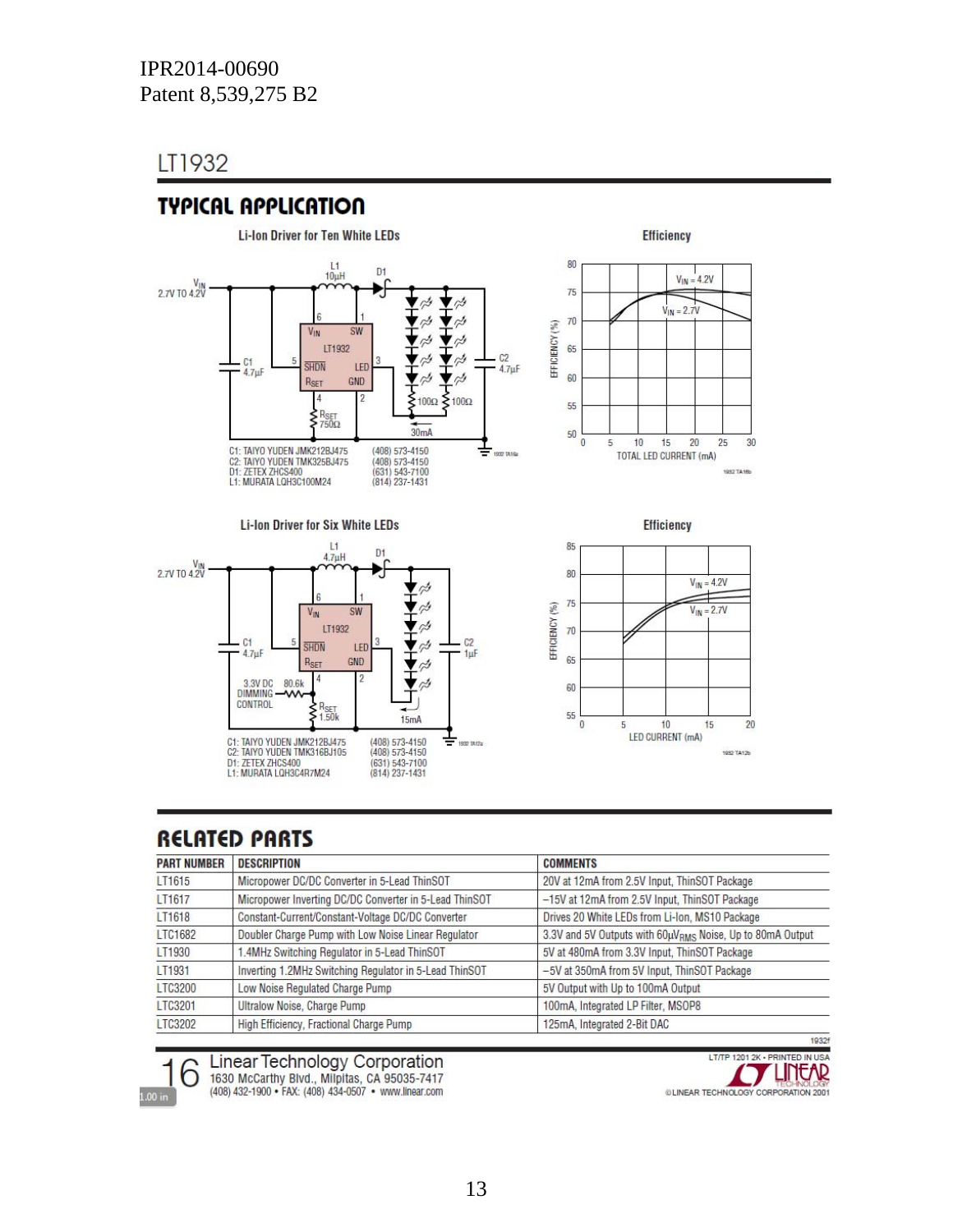### *c. Reimund Declaration*

Pursuant to 37 C.F.R. § 42.64(b), the Declaration of Todd E. Reimund was timely served by Petitioner in response to Patent Owner's Objections to Admissibility of Evidence. *See* Exs. 1015–16. Mr. Reimund's Declaration was also presented as Exhibit 1012 with Petitioner's Reply. Pet. Reply 5–6. Mr. Reimund states in his Declaration that he has been employed at Linear Technology for twenty-two years and currently holds the position of Director of Corporate Marketing there. Ex. 1012 ¶¶ 1–2. Mr. Reimund states that his "principal job responsibilities include MARCOM and other Marketing functions." *Id.* He also states that he is "familiar with the standard practices of Linear concerning the availability and publication of datasheets." *Id.* Mr. Reimund also avers that

[s]ince prior to 2001, it has been Linear's standard practice to make publicly available datasheets for and articles related to devices that Linear was marketing, selling, and offering for sale. Such documents were made available to interested participants of the electronics industry and to the public through various means such as the Internet, product packaging, and marketing materials, including a publication known as Linear Technology Magazine[.]

*Id.*  $\llbracket 4$ . Mr. Reimund testifies that the four-digit code "1201" on the final page of the reference "indicates a date of December 2001." *Id.* ¶ 5. Mr. Reimund further states that "[t]he documents were made publicly available shortly after the footer dates were applied. Linear maintains and I have reviewed a database reflecting the dates that such documents were made publicly available." *Id.*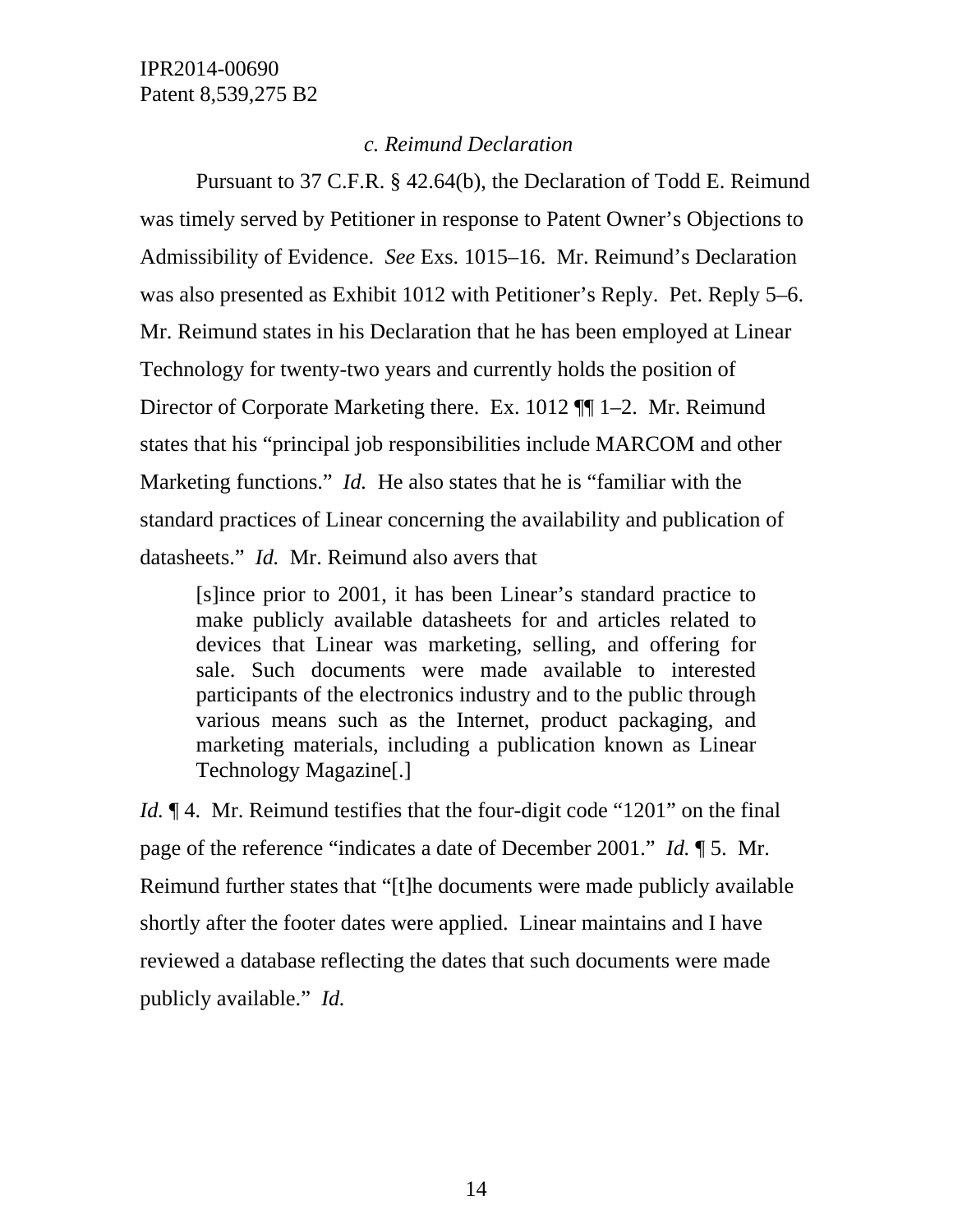### *d. Motion to Exclude*

By way of background, we determined for purposes of institution that the LT1932 product datasheet bearing a 2001 copyright notice suffices as a threshold showing of public availability sufficient to institute trial*. See Apple, Inc. v. DSS Tech. Mgmt., Inc.*, Case IPR2015-00369, Paper 14, 5 (PTAB Aug. 12, 2015), *see also LG Elecs., Inc. v. Advanced Micro Devices, Inc.*, Case IPR2015-00329, Paper 13, 11–12 (PTAB July 10, 2015) ("the presence of a copyright notice, together with the listing of the reference in an IDS, may be taken as some evidence of public accessibility as of a particular date"). Based on its timely filed objections under 37 C.F.R. § 42.64(b) (Ex. 1015) to Petitioner's evidence filed with the Petition, Patent Owner filed a Motion to Exclude Evidence (Paper 33, "Mot."), particularly the LT1932 datasheet arguing that Petitioner's evidence of public accessibility, i.e., the 2001 copyright date, is insufficient, and that the supplemental evidence served by Petitioner, specifically, Mr. Reimund's Declaration (Ex. 1012) filed with Petitioner's Reply, is untimely and should have been presented properly with the Petition. Mot. 1–6.

As the Patent Trial and Appeal Board has noted previously, a motion to exclude is properly related to the *admissibility* of evidence (e.g., authenticity or hearsay). *See Bloomberg Inc. v. Markets-Alert Pty Ltd.*, CBM2013-00005, slip op. at 5 (PTAB Nov. 15, 2013) (Paper 56). Patent Owner's Motion to Exclude Evidence is directed, however, to the *sufficiency* of evidence concerning whether or not LT1932 is prior art to the claimed subject matter in the '275 patent. Patent Owner argues in its Motion that "[t]he Petition asserted, without evidentiary support, that Exhibit 1004 'was published at least as early as 2001.'" Mot. 2 (citing Pet. 5). Although Patent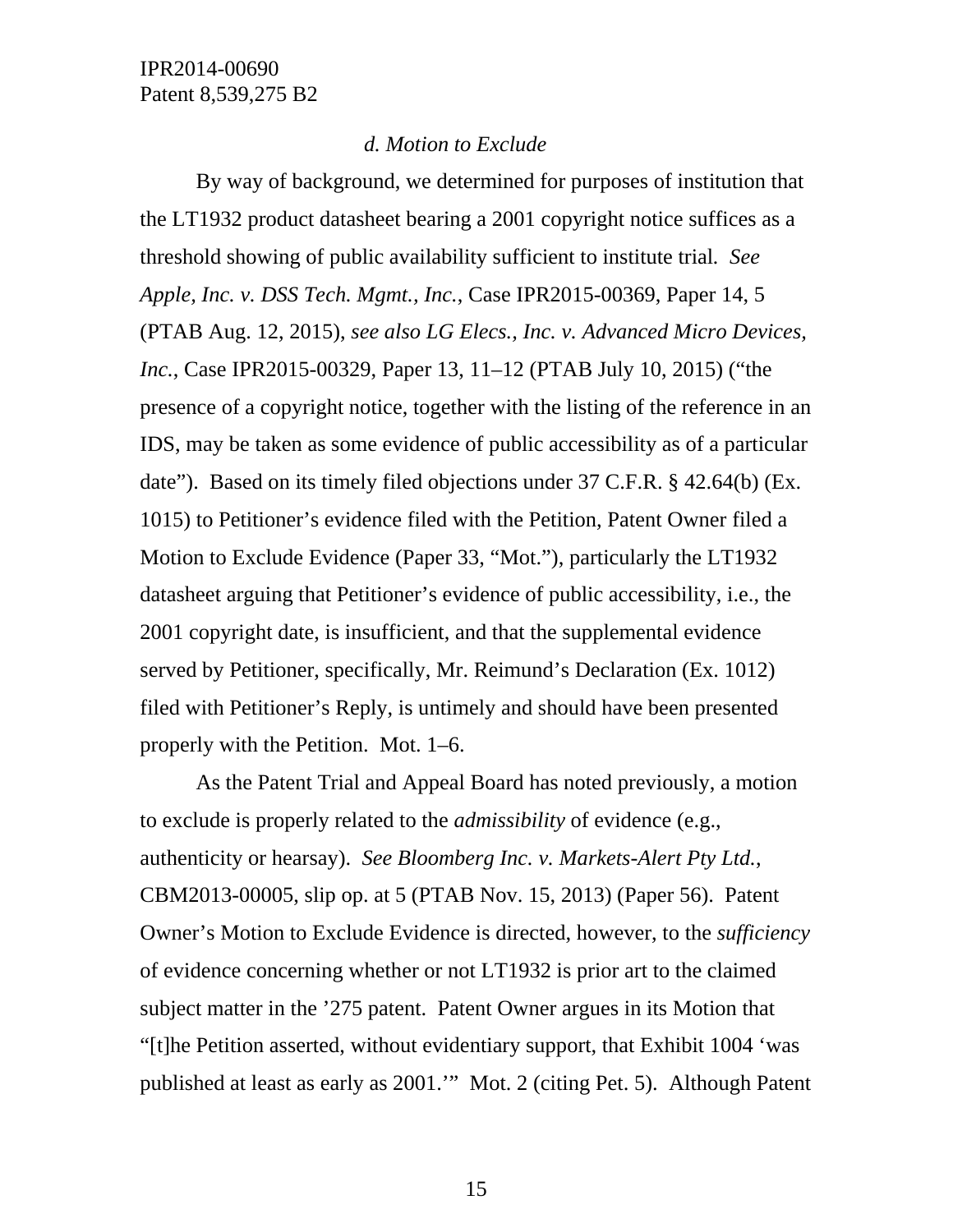Owner states that Petitioner does not establish the necessary "foundation," the arguments presented by Patent Owner are directed specifically to the sufficiency of the copyright date of 2001 as evidence of a publication date, and hence public accessibility, of LT1932. *See id.* at 2–4. Arguments related to whether a copyright date is sufficient evidence of public accessibility so that LT1932 is, or is not, a "printed publication" under 35 U.S.C. § 102 are properly presented in a reply rather than in a motion to exclude.

With respect to Patent Owner's argument that Mr. Reimund's Declaration should be excluded as irrelevant under Fed. R. Evid. 402, this admissibility objection is based on Patent Owner's assertion that Petitioner's evidence is insufficient to establish LT1932 as prior art where Patent Owner has provided evidence of conception prior to December 31, 2001. Mot. 5. For example, Patent Owner argues in its Motion that "Petitioner cannot carry its burden to show that the claims of the patent are invalid *unless it presents sufficient evidence* in the Petition itself that a relied upon reference is prior art to the '275 Patent." *Id.* (emphasis added) (original emphasis omitted). Such an argument addressing the sufficiency of Petitioner's temporal evidence is misplaced in a motion to exclude. Accordingly, Patent Owner's Motion to Exclude Evidence is *denied*.

#### *e. Whether LT1932 is a Printed Publication*

We turn now to the question of whether Petitioner has demonstrated, by a preponderance of the evidence, that the LT1932 reference was described in a printed publication prior to the invention date of the subject matter described and claimed in the '275 patent.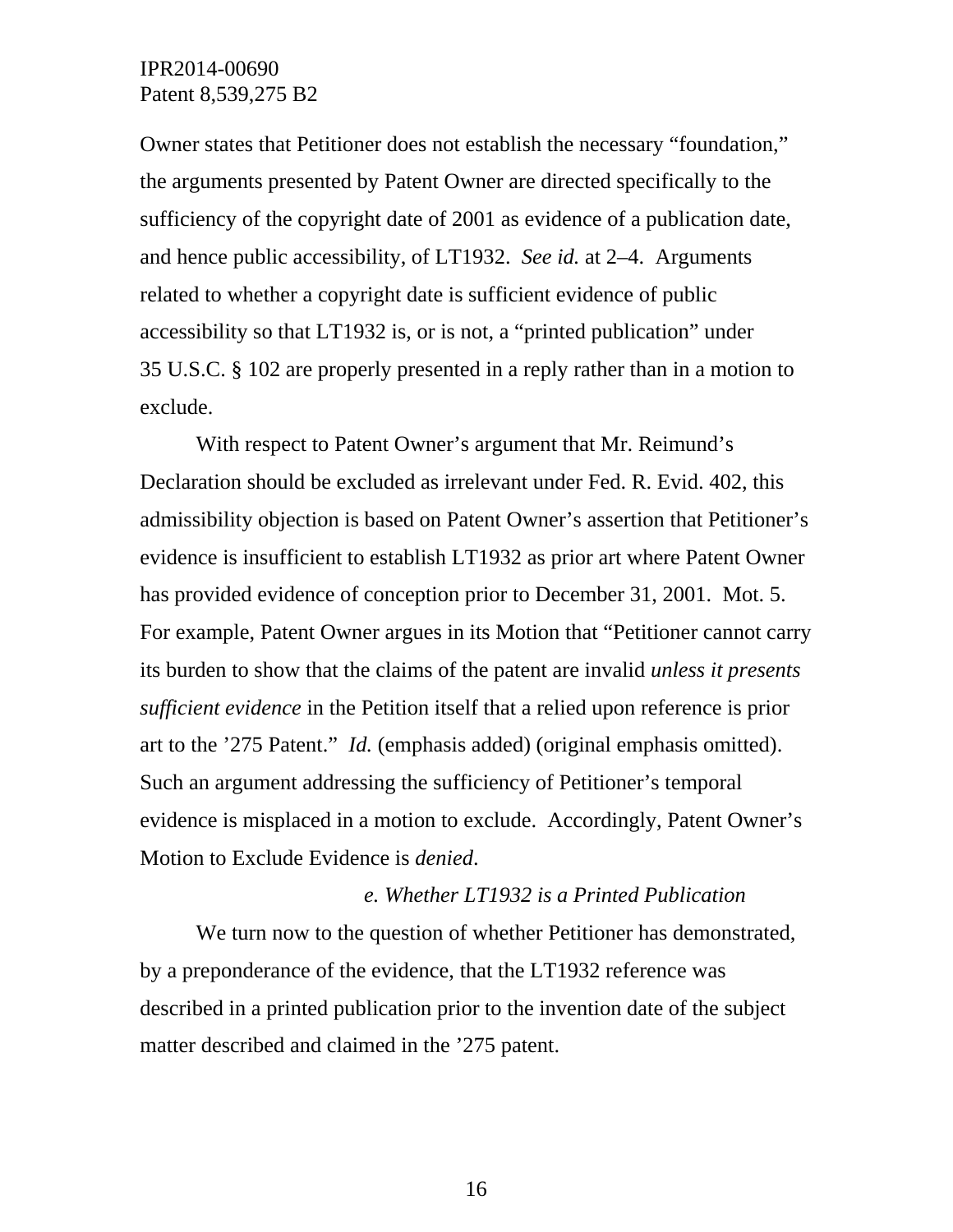l

As discussed above, Patent Owner contends in its Patent Owner Response that the copyright date of 2001 is insufficient to show that LT1932 was accessible to the public. PO Resp. 14. Patent Owner also contends that the supplemental evidence of Mr. Reimund's Declaration provided in Petitioner's Reply should be disregarded as untimely. *Id.* at 15.

Turning to Petitioner's Reply, with which the supplemental evidence of Mr. Reimund's Declaration was filed, we note that a petitioner's reply to a patent owner's response may address only issues raised in the corresponding opposition. Office Patent Trial Practice Guide, 77 Fed. Reg. 48,756, 48,767. Petitioner was entitled to rebut Patent Owner's arguments concerning the public accessibility of LT1932 in its Reply with Mr. Reimund's Declaration because the Declaration was filed in response to Patent Owner's objective criteria of public accessibility asserted in Patent Owner's Response. We agree with Petitioner that the testimony in Mr. Reimund's Declaration, submitted initially as supplemental evidence under 37 C.F.R. § 42.64(b)(2), is also directed essentially to issues raised in the Patent Owner Response, namely the sufficiency and facts pertaining to the 2001 copyright date and purported publication date printed on LT1932. Pet. Reply. 5–6, Pet. Opp. Mot. 2–4.

We determine that the priority date, for purposes of this Decision, is March 28, 2002, the filing date of the '474 provisional application that became the  $275$  patent.<sup>10</sup> Patent Owner provides persuasive evidence that

 $10$  Patent Owner provides evidence of conception and reduction to practice of the invention claimed in the '275 patent prior to December 31, 2001, and also evidence of diligence leading to the filing of the '474 provisional application on March 28, 2002. *See* PO Resp. 35–57. Based on this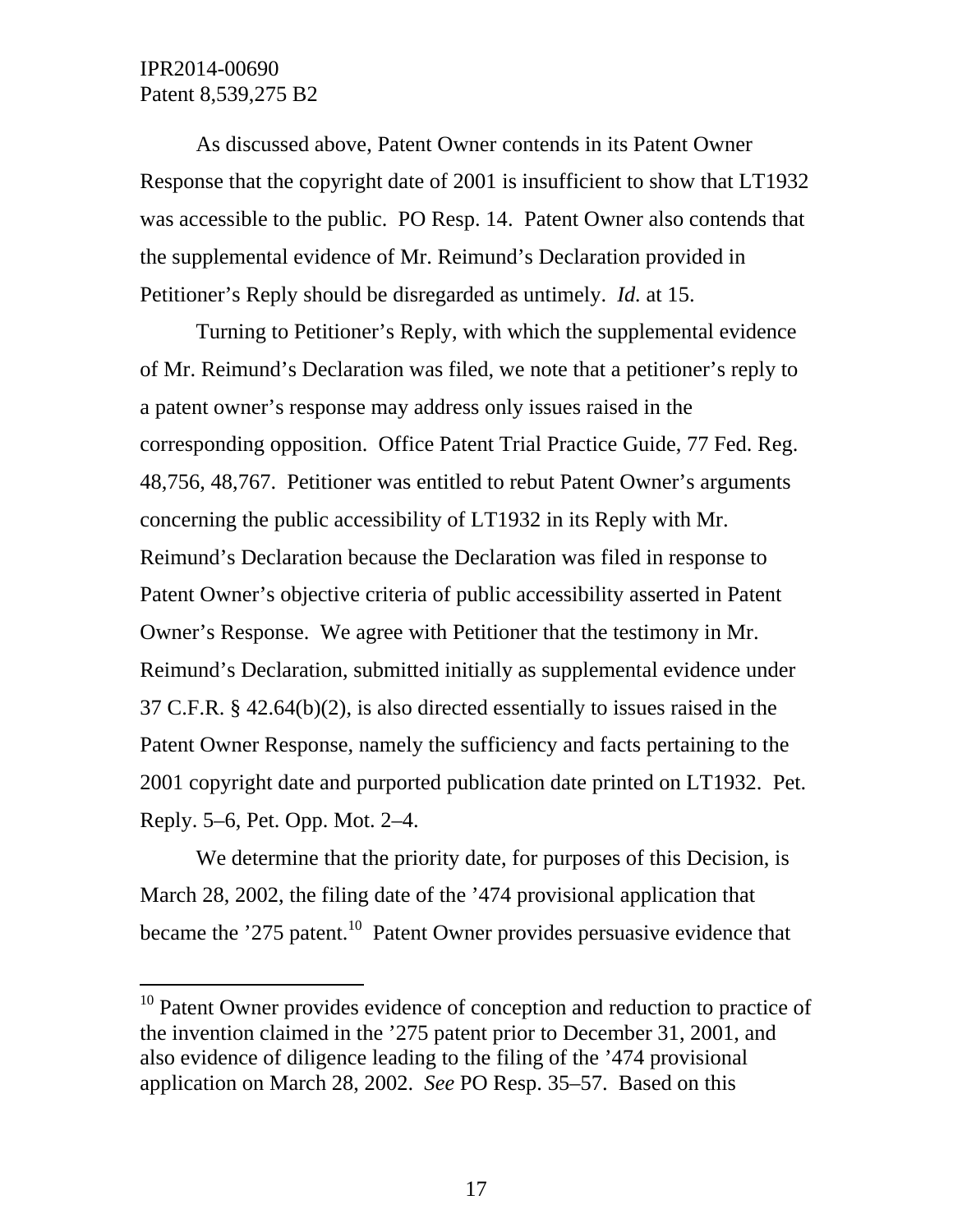-

the 60/368,474 ("'474") provisional application contains essentially identical disclosure to that of the '275 patent and that each of the claims at issue is supported by disclosure in the '474 provisional application. PO Resp. 54– 57, *compare* Ex. 2016, *with* Ex. 1001; Ex. 2030 ¶¶ 54–55; Ex. 2028 ¶ 90.

Petitioner presents two pieces of evidence that LT1932 is prior art: (1) the four-digit date code of "1201" and 2001 copyright notice in the footer on the last page of the LT1932 data sheet, and (2) Mr. Reimund's Declaration. Mr. Reimund testifies that the date code "'1201' indicates that the datasheet was made public, and Linear customers and members of the public were able to access the datasheet no later than December 2001." Ex. 1012 ¶ 6. Therefore, Petitioner contends, "Exhibit 1004 is a printed publication that was made public in 2001." Pet. Opp. Mot. 3. As the Director of Corporate Marketing and a long term, twenty-two year employee of Linear, we are persuaded that Mr. Reimund is familiar with the company's business practice of producing datasheets, such as the LT1932 datasheet, for "marketing, selling, and offering for sale" certain products, as stated in his Declaration. Ex. 1012 ¶ 4. We are also persuaded by Mr. Reimund's testimony that it has been the common business practice of Linear to date code documents such as LT1932 "to reflect the printing date," in this case December 2001. *Id.* ¶ 5. Specifically, Mr. Reimund states that "[b]efore Linear published a datasheet, it would date code the document to reflect the printing date . . . '1201' on the final page in the footer of a Linear data sheet indicates a date of December 2001." *Id.* According to Mr.

evidence, Patent Owner contends that the critical date is actually December 19, 2001. *Id.* at 40. We need not reach this issue here for the reasons explained in the Decision.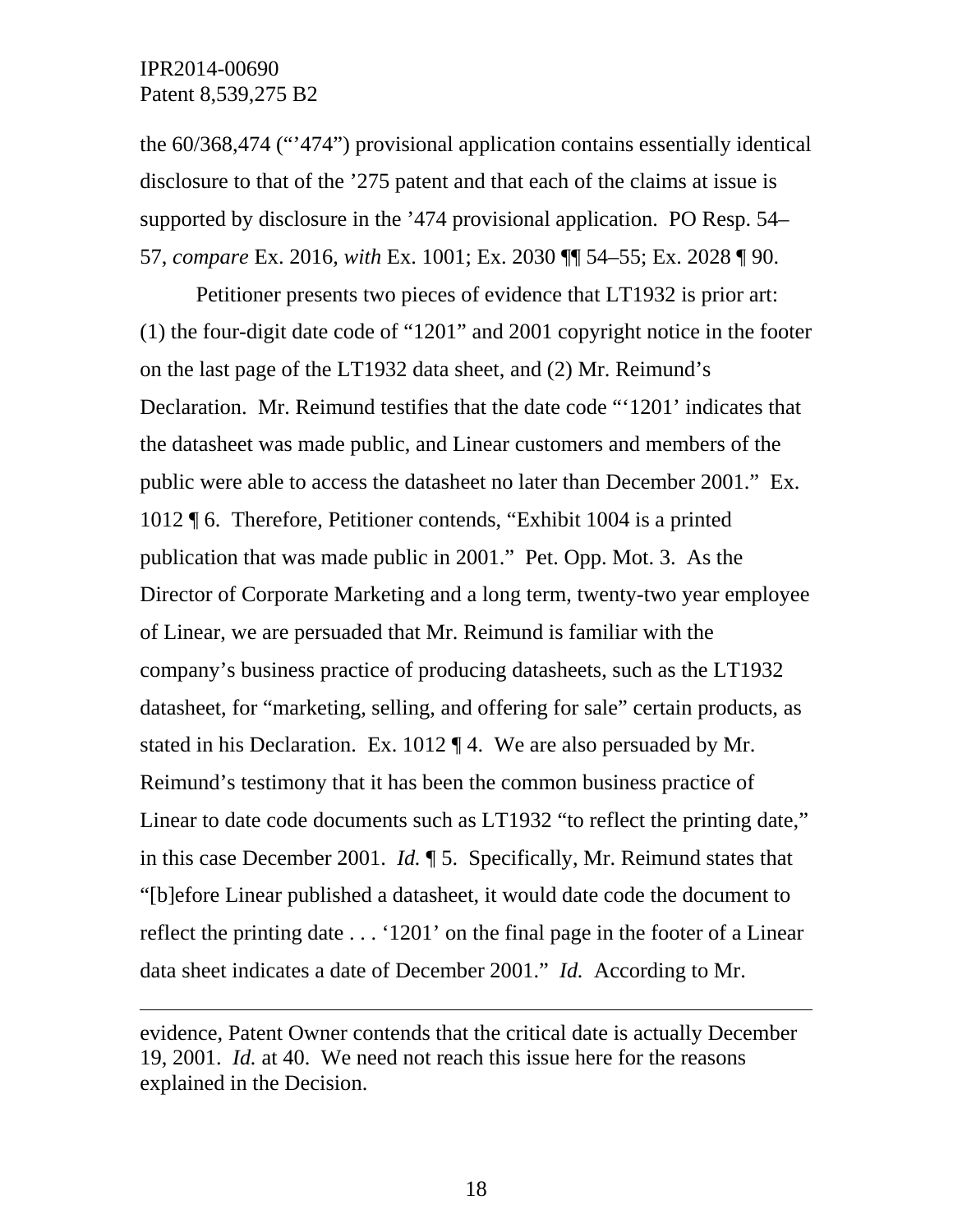Reimund "[t]he documents were made publicly available shortly after the footer dates were applied." *Id.* A "printing date" is not, however, without more, sufficient evidence of public accessibility as of that particularly date. *See e.g., LG Elecs.*, Case IPR2015-00329 (Paper 13, 13) (Declarant's "unsupported opinion that EIFUFAL501 'was more than likely published on or about March 24, 1998' (*id.*) is insufficient to demonstrate a reasonable likelihood that EIFUFAL501 was published before June 1, 1998.")

The bare testimony of Mr. Reimund that the printing date "'1201' indicates that the datasheet was made public, and Linear customers and members of the public were able to access the datasheet no later than December 2001" (Ex. 1012  $\sqrt{ }$  6) is not persuasive evidence that the "printing" date" can be equated to the publication date. In his Declaration, Mr. Reimund stated that such documents "were made publicly available *shortly after* the footer dates were applied." Ex. 1012 ¶ 5 (emphasis added). Mr. Reimund's testimony, however, provides no further explanation as to what time period, hours, days or months etc., is encompassed by the term "shortly after." Giving some weight to Mr. Reimund's testimony that it was common business practice for documents to bear a printing date such as "1201" indicative of a printing date of December 2001, his opinion that LT1932 was publicly available "shortly after" that date is vague and insufficient by itself to demonstrate that LT1932 was accessible to the public prior to the filing of the '474 provisional application on March 28, 2002. Mr. Reimund further states that "Linear maintains and I have reviewed a database reflecting the dates that such documents were made publicly available." *Id.* ¶ 5. The database referred to by Mr. Reimund is not part of the record in these proceedings and this explicit reference to purported important corroborating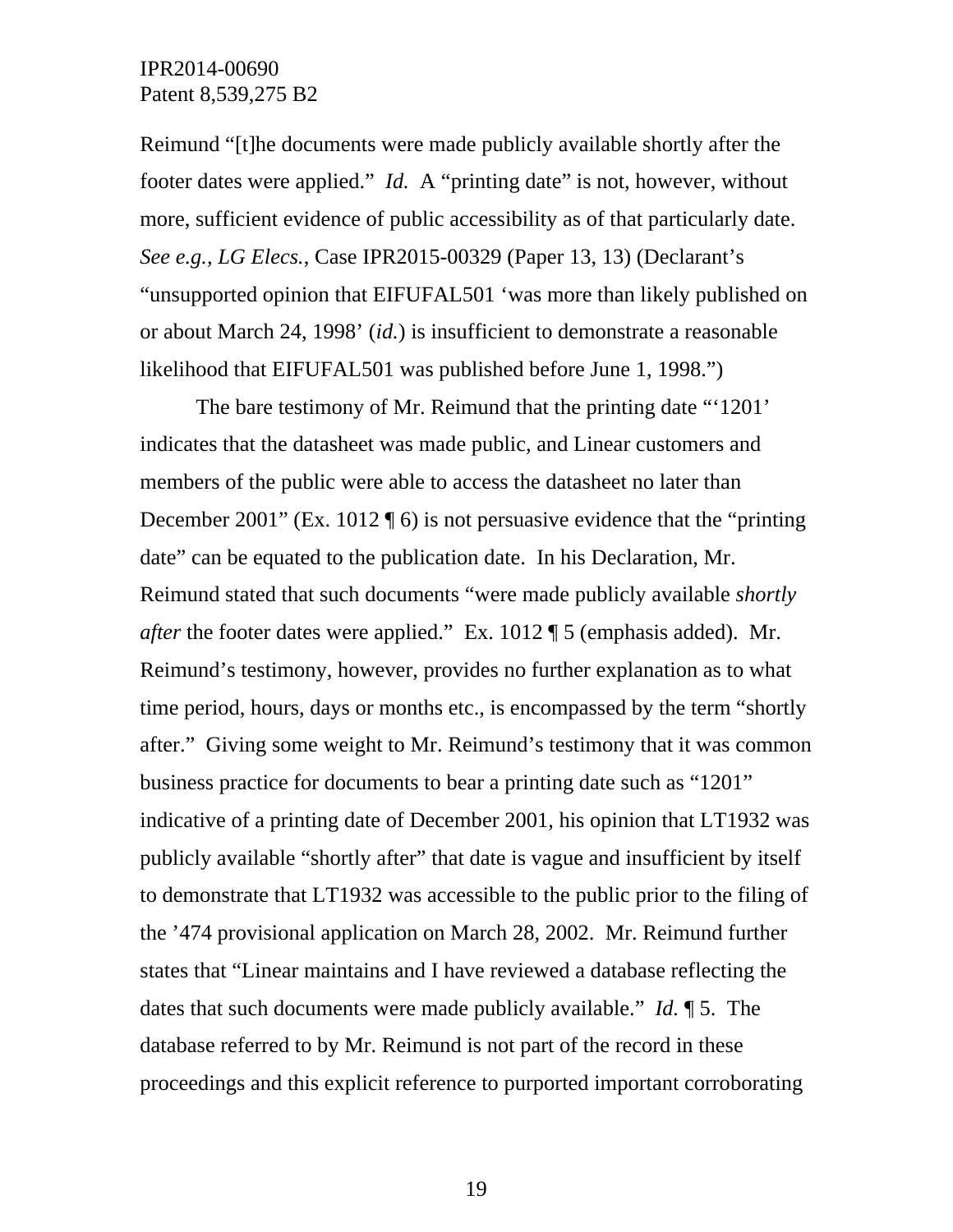evidence is ambiguous without the specific database and dates he reviewed. Overall, Mr. Reimund's testimony does not state any facts or circumstances relating to specific dates, or even a general time frame, after December 2001 that LT1932 was in fact publicly accessible. Mr. Reimund's testimony alleging that LT1932 was publicly available "shortly after" December 2001, does not sufficiently temporally link the December 2001 printing date to the alleged public availability of the reference prior to March 28, 2002. Consequently, on this record we are not persuaded that Petitioner has demonstrated by a preponderance of the evidence that LT1932 is a printed publication available before the priority date.

#### *2. Obviousness over LT1932, Renner, and McIntyre*

Petitioner asserts that claims 4–6 and 8–19 are obvious over the combination of LT1932, Renner, and McIntyre. Pet. 47–59. Because we are not persuaded that Petitioner has demonstrated by a preponderance of the evidence that LT1932 is a printed publication available before the priority date, we are not persuaded that Petitioner has demonstrated by a preponderance of the evidence that claims 4–6 and 8–19 are unpatentable under 35 U.S.C. § 103(a) over LT1932, Legates, Renner, and McIntyre.

*3. Renewed Joint Motion to Terminate Proceedings* 

Following the oral hearing on June 4, 2014, the parties filed a Renewed Joint Motion to Terminate Proceedings under 35 U.S.C. § 317(a) on June 12, 2015. Accompanying the Motion, the parties filed a true copy of a settlement agreement (Ex. 2040) along with a joint request to treat the settlement agreement as business confidential (Paper 40), to be kept separate from the patent file pursuant to 35 U.S.C.  $\S 317(b)$  and 37 C.F.R.  $\S 42.74(c)$ . Based on the facts of this case and because the settlement was not concluded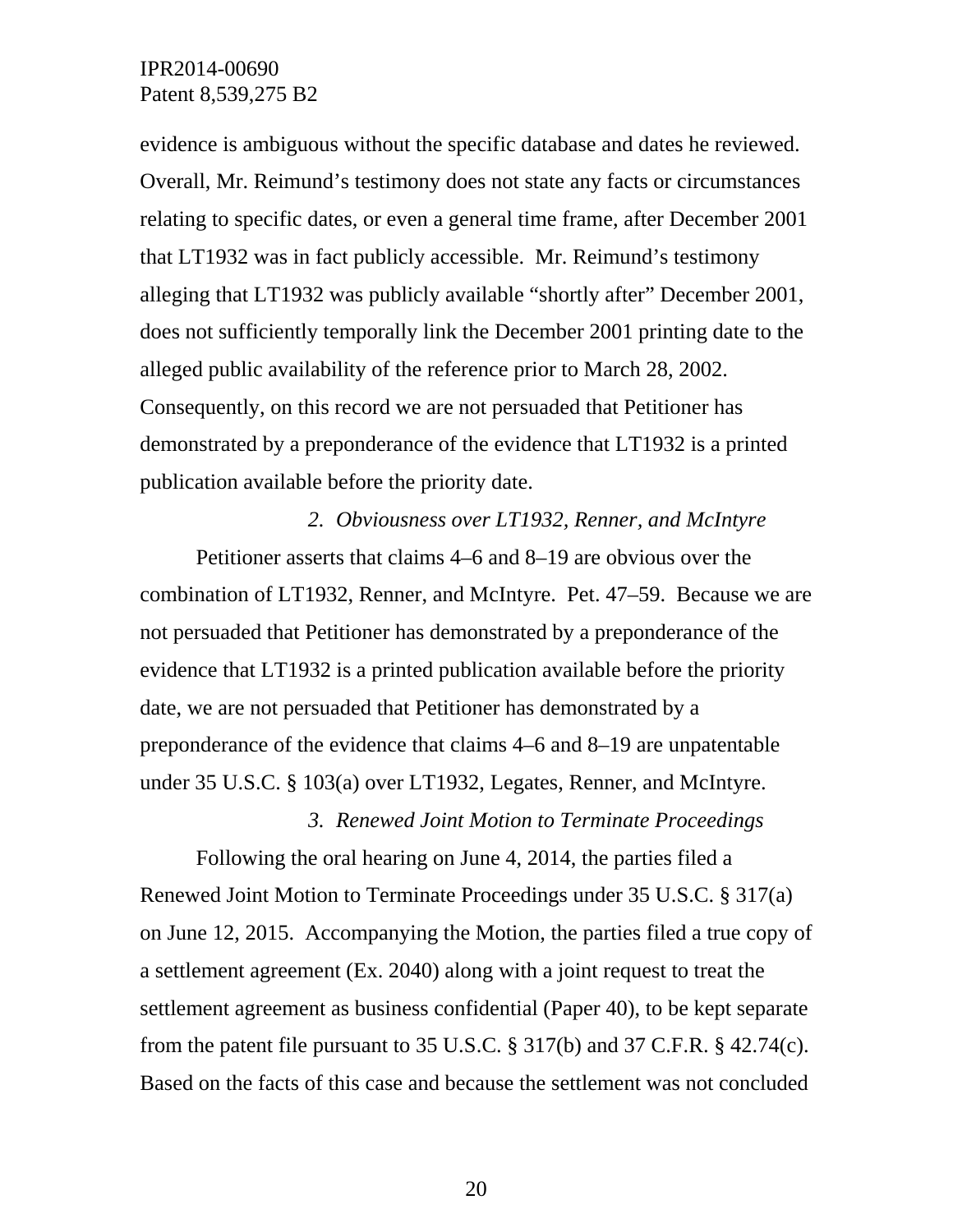until after the oral hearing and we had substantially decided the merits of the proceeding, we exercise our discretion not to terminate this proceeding. The Renewed Joint Motion to Terminate Proceedings is *denied*.

### IV. CONCLUSION

- A. Petitioner has not shown by a preponderance of the evidence that claims 4–6, 8, 12–20, and 23–29 are unpatentable in view of LT1932, Legates, and Kato.
- B. Petitioner has not shown by a preponderance of the evidence that claims 4–6 and 8–19 are unpatentable in view of LT1932, Renner, and McIntyre.

### V. ORDER

For the reasons given, it is

ORDERED that claims 4–6, 8–20, and 23–29 have not been shown by a preponderance of the evidence to be unpatentable;

FURTHER ORDERED that Patent Owner's Motion to Exclude is *denied*;

FURTHER ORDERED that the parties Renewed Joint Motion to Terminate Proceedings is *denied*; and

FURTHER ORDERED that this is a final written decision and that parties to the proceeding seeking judicial review of the decision must comply with the notice and service requirements of 37 C.F.R. § 90.2.